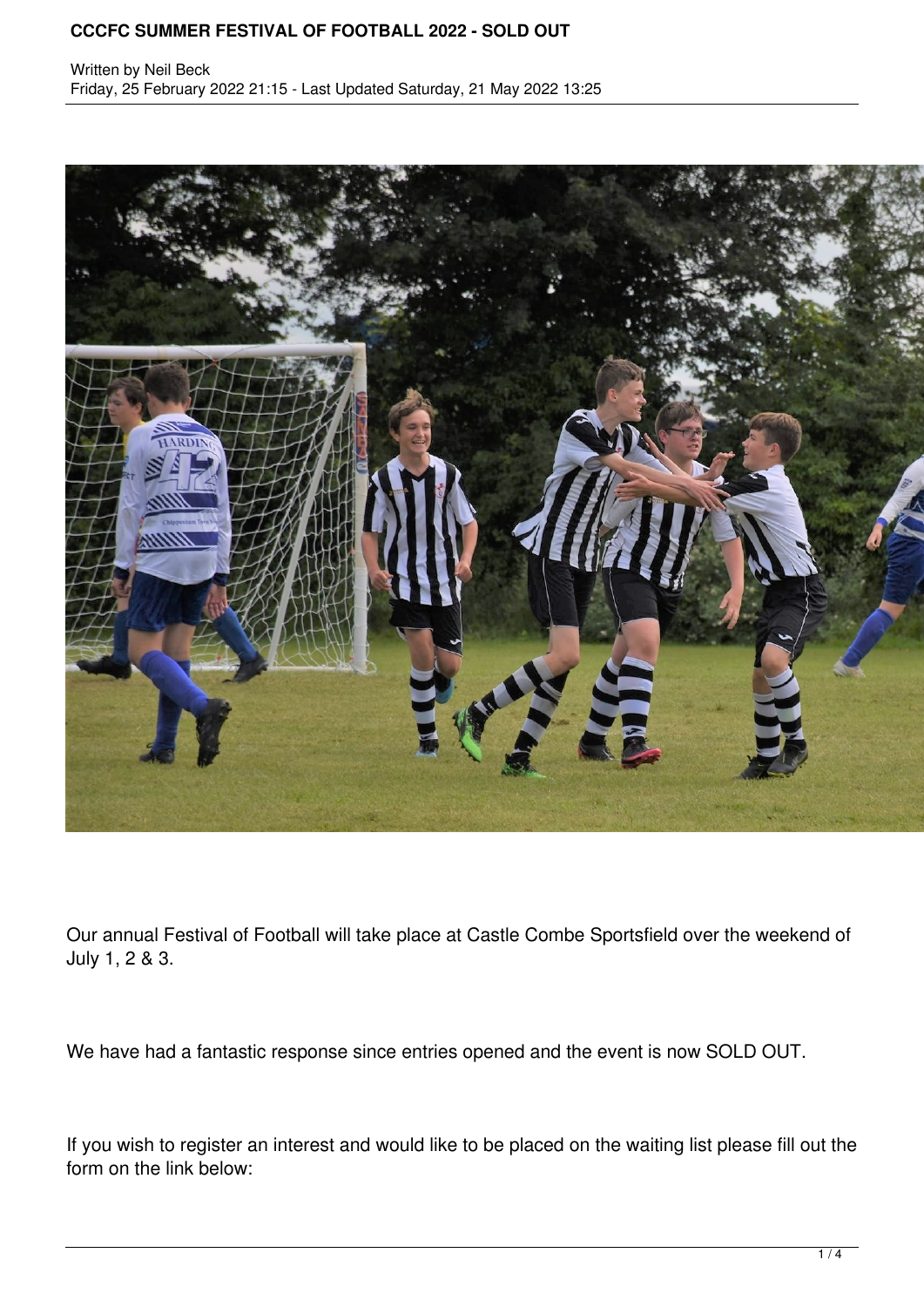## **CCCFC TOURNAMENT ENTRY FORM**

Written by Neil Becker and December 2018, the Neil Becker and December 2018 and December 2019

[The timetable for the weekend is as follow](https://docs.google.com/forms/d/1GjNotMNeac_4AINngaI8EPcKqd-C3JnGgx5YtdCIC04/viewform?edit_requested=true)s:

**Friday, July 1: U15 mixed, U12 Girls**

**Saturday, July 2: U7, U9, U11, U12 mixed** 

## **Sunday, July 3: U8, U10, U13, U14 mixed**

*(Please note these allocations may be subject to change - depending on number of entries)*

The entry fee is £30 per team and payments should be made via bank transfer – the details will be shared upon completion of the online entry form .

All entries will be dealt with on a fir[st come, first serv](https://docs.google.com/forms/d/1GjNotMNeac_4AINngaI8EPcKqd-C3JnGgx5YtdCIC04/viewform?edit_requested=true)ed basis.

Places will not be allocated until both the form and payment are received. The closing date for entries is May 31, 2022. Confirmation and team registration forms will be only sent by email AFTER that date.

Every effort will be made to accommodate your entry but should an age group be over subscribed all money banked for teams that we cannot fit in, will be refunded.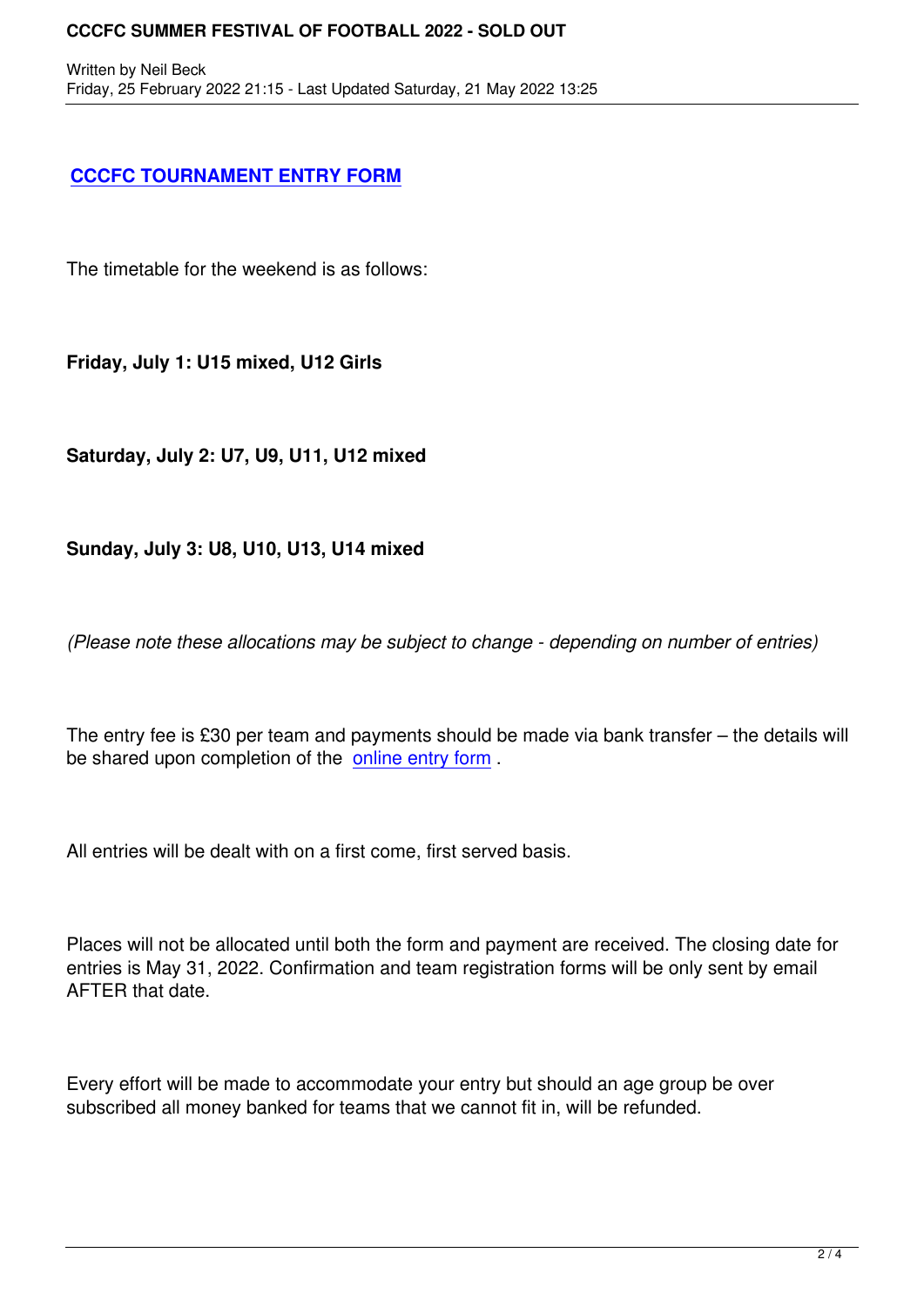## **CCCFC SUMMER FESTIVAL OF FOOTBALL 2022 - SOLD OUT**

Written by Neil Beck Friday, 25 February 2022 21:15 - Last Updated Saturday, 21 May 2022 13:25

Please note that the tournament is only open to grassroots teams affiliated to their own County Football Association. No academy teams or players are allowed – see the rules attached for more information.



We will charge £3 per car car for parking and a programme. Additional programmes cost £2 each.